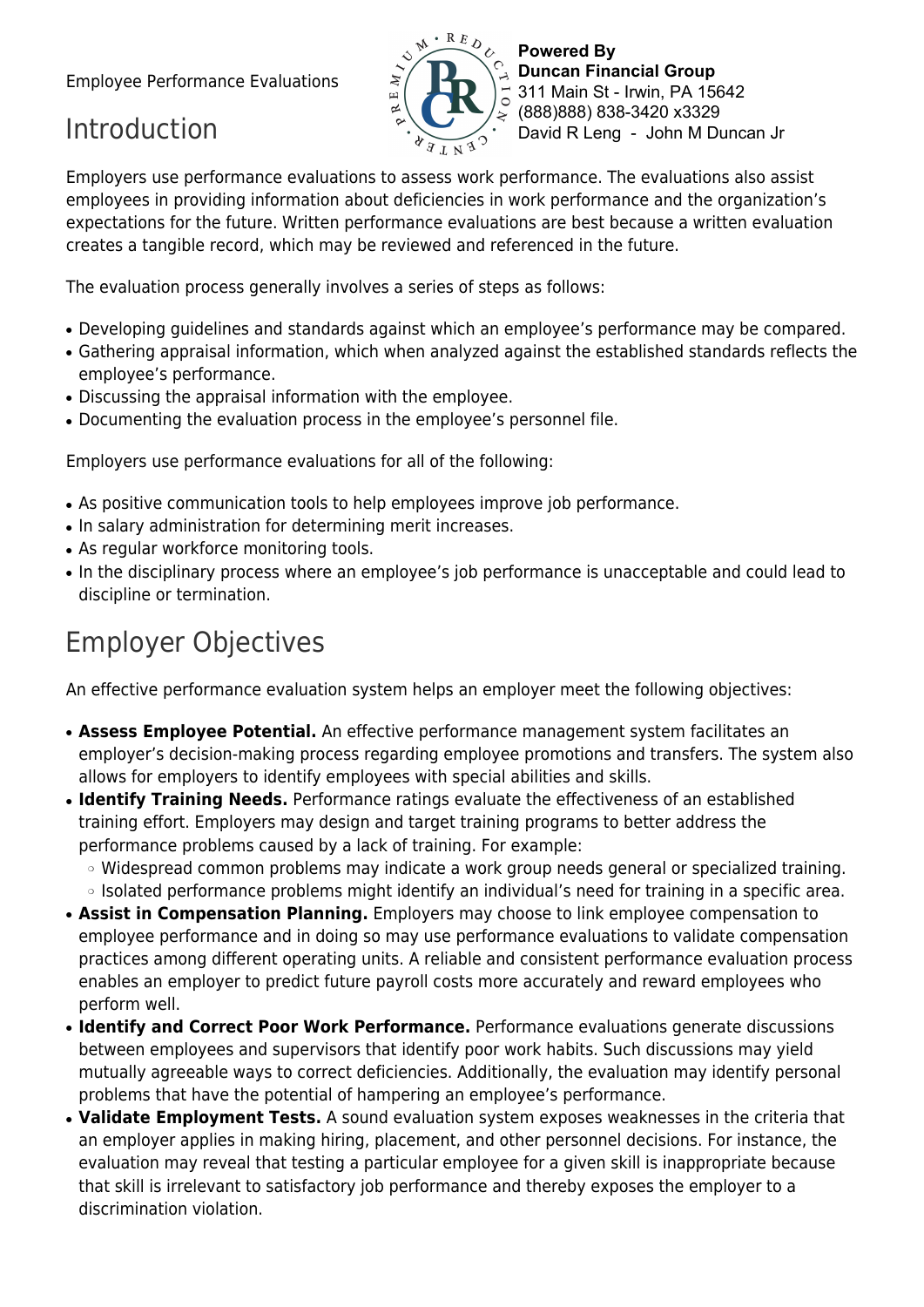- **Defend Against Lawsuits.** The performance evaluation process allows employers to document poor job performance. Employers depend on such documentation to defend themselves successfully against employee claims of unfair termination or disciplinary action.
- **Motivate Employees.** Performance evaluations may serve to motivate employees in their efforts to meet the employer's performance standards. A positive evaluation assures the employee that the employer recognizes the employee's work performance and that the employer will reward the employee for excellence.

# Supervisor Training

Supervisors and managers must be thoroughly trained in the performance of employee evaluations to create accurate and beneficial evaluations.

Such training should take several hours and include a number of practice exercises, which result in the following:

- Increase the overall reliability of the evaluation.
- Establish the typical types of errors made in performance evaluations.

Well-trained supervisors tend to conduct performance evaluations that enhance employee efficiency and provide documentation, which may prove useful for a defense in case of litigation. However, supervisors often make the following errors when evaluating employees:

- Excessive leniency.
- Avoiding the ends of a rating scale (such as categories of "superior" or "poor").
- Application of an overall impression to specific areas of evaluation, rather than applying the required narrowed focus to each element of the employee's performance.

## Supervisor Review

Supervisors should review employee performance regularly. Supervisors and or managers should discuss any problems with the employee as soon as possible and offer suggestions to rectify the problem. All discussions should be documented and placed in the employee's personnel file for recordkeeping purposes.

Supervisors and human resource professionals who are responsible for performance evaluations must be appropriately trained and made aware that evaluations must meet the following criteria:

- Apply honesty, accuracy, and candor in evaluating both the strengths and weaknesses of employees.
- Thorough reviews must be completed by additional management personnel who do not have direct personal interest or bias regarding the evaluated employee.
- Be discussed with the evaluated employee. After such discussion, employees must be provided the opportunity to respond or comment on the evaluation.

## Implementing Performance Evaluations

An employer who wants to implement an effective employee performance evaluation process should consider providing the following:

• Clear written instructions to all supervisors and managers involved in the evaluation process.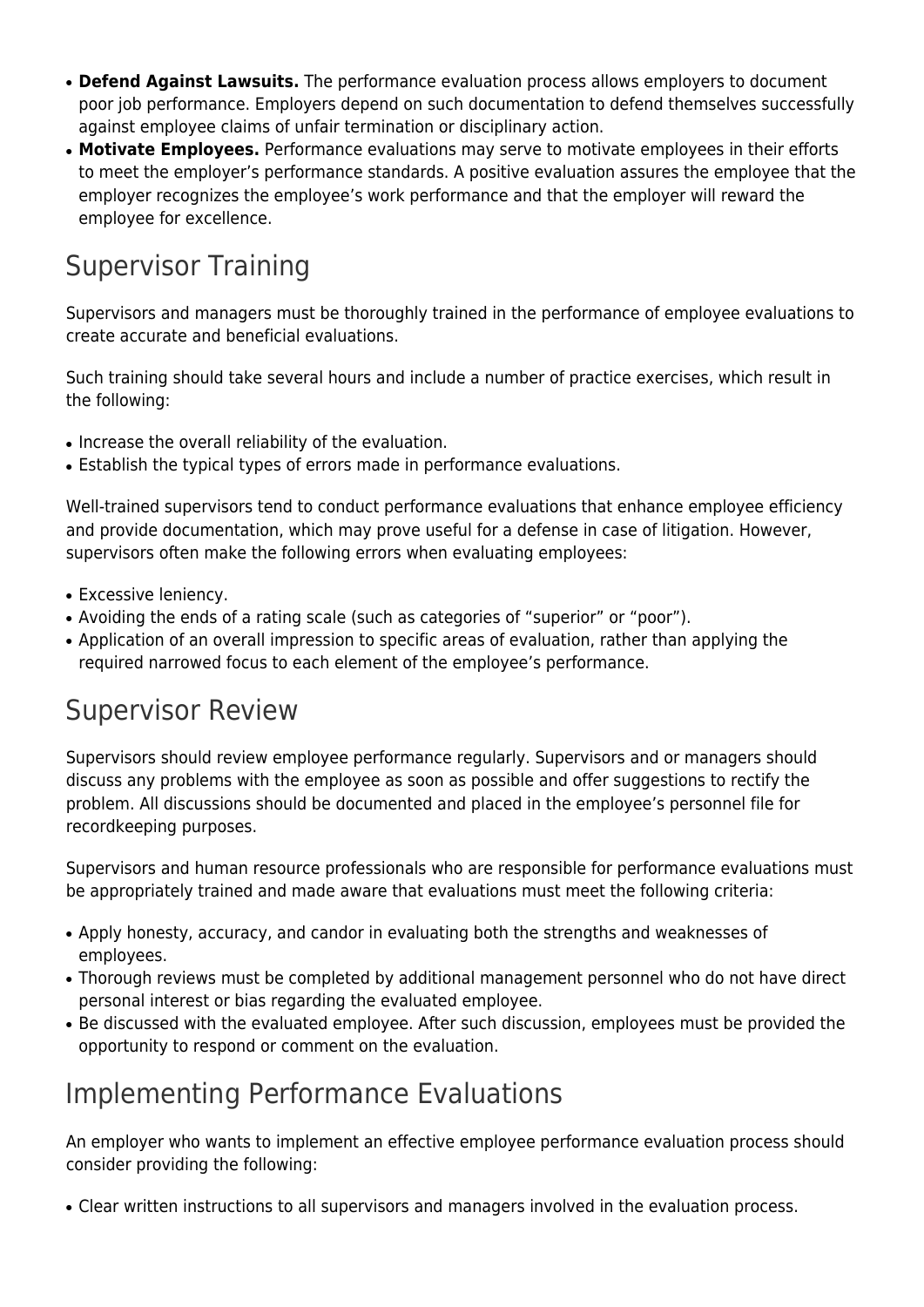- Relevant training for supervisors and human resource professionals involved in the evaluation process to ensure complete understanding of all employee job duties.
- A job-related performance appraisal system.
- Reasonable precautions to quard against improper bias by the evaluating supervisor or manager.
- A procedure that includes multiple levels of review and approval of the evaluation.
- Central monitoring by human resources to ensure uniform performance rating standards among all supervisors and managers conducting the evaluations.
- A procedure that allows the employee to comment or respond to the evaluation.
- A procedure providing the employee with an appeal process of a poor evaluation, within a reasonable time after the evaluation.
- A procedure requiring the supervisor to identify specific performance goals as part of the evaluation process.

# Performance Dimensions — What Should Be Evaluated

All written performance reviews must be based on the employee's overall performance in relation to job responsibilities and should also take the following into account:

- **Achievements.** Employees with high levels of achievement tend to be interested in improving their skills and abilities. High achieving employees tend to take advantage of opportunities to learn new capabilities and show interest in advancing to positions with greater levels of responsibility.
- **Attendance.** Employees with good attendance demonstrate a strong concern for adhering to work schedules. Employees who demonstrate a tendency for punctuality may be more likely to arrive to the workplace on time or notify the employer of any potential tardiness or absence.
- **Courtesy.** Courteous employees assist in creating a more amicable and potentially more productive workplace environment.
- Work Ethics. An employee who demonstrates a high level of ethical workplace behavior may be more apt to offer a likewise level of productivity and contribution to the employment position.

# Job-Related Appraisals

In performing employee evaluations, a standard job-related evaluation form should be utilized. Any rating choices on the form should be as both specific and directly related to the area of performance being evaluated. Ratings of "unsatisfactory," "satisfactory," "good," and "excellent" are too general and do not properly evaluate particular jobs. However, the choice of "not observed" or "not applicable" should be available, where applicable and helpful. Employers that create the performance evaluation form should ensure that each category requires the evaluation of specific job behavior, rather than an employee's personality traits. Similarly, supervisors should be trained to evaluate and comment upon job performance, not personality. With a focus on specific job behavior, evaluations are successful in focusing on the employee's job performance, rather than evaluations that may give the impression of being a personal attack upon the employee.

## Criteria

In performing employee evaluations, the applicable criteria must be objective. Performance evaluations are not beneficial where supervisors and managers rely on subjective statements, opinions, impressions, or assumptions that are unsupported by facts, concrete explanations, specific examples, or first-hand observation. Occasionally, subjective indicators of performance must be used; in these cases, evaluators should illustrate the subjective criteria with specific examples.

Employers must take steps to ensure that the specific performance criteria to evaluate the employee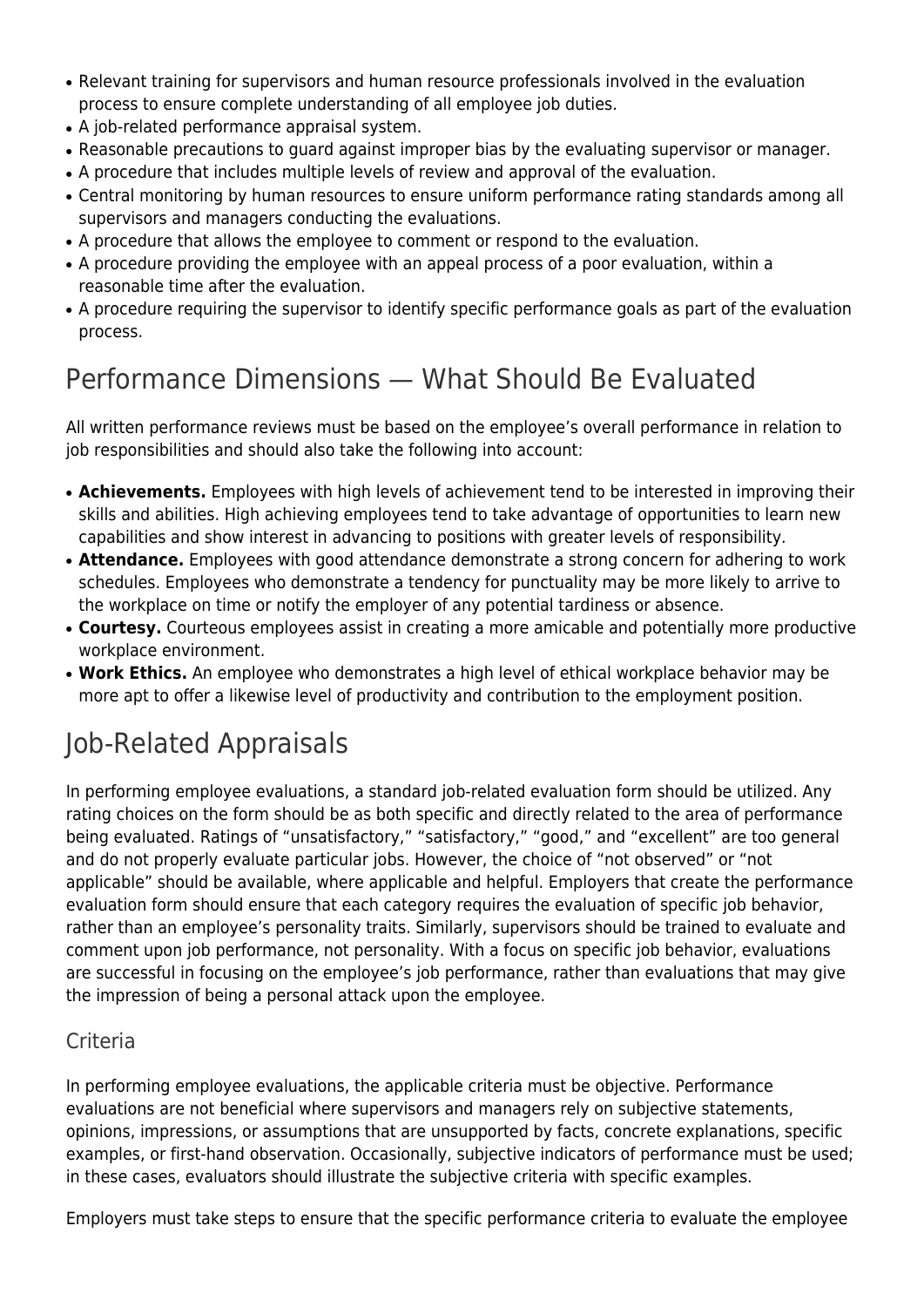include all relevant aspects of job performance. For example, a comparison of the job tasks for which to evaluate an employee with the job description would disclose whether the evaluation included all relevant aspects of job performance. Importantly, if key job aspects are not included in the evaluation system, then an accurate evaluation becomes unattainable, which may create tremendous workplace problems.

## Document Fully

Written employee evaluations create a documented record of employee performance in light of the employment position requirements and employer expectations. A thorough evaluation may expose employees to potential termination due to their failure to meet job performance requirements or applicable expectations. However, employers may face major litigation obstacles where an employee was terminated based on poor job performance, yet such performance was not covered by a written evaluation. Although most states provide for *at-will* employment (either employer or employee may terminate the employment relationship without liability, so long as there was no express contract for a definite term governing the employment relationship), employers that terminate employees for job performance problems may be required to justify such determination in court. Without the applicable evaluation, the employer justification may be hampered.

# Types of Performance Evaluations

Employee performance reviews are based on a list of factors, including employees' ability to respect and work effectively with diverse people. To ensure the accuracy and usefulness of performance reviews, companies may adjust timing, rating scales, weights, and formats. Employers should choose the performance evaluation system that best fits their need based on the number of employees.

## Rating Scales

The rating scale method provides a high degree of structure for evaluations. The scale rates employee traits or characteristics on a bipolar scale where there is a neutral point and the two ends of the scale are at opposite positions of the opinion, ranging from "poor" to "excellent."

The characteristics evaluated on these scales include employee attributes such as the following:

- Cooperation.
- Communication ability.
- Initiative.
- Punctuality.
- Work skills competence.

An employer can select which traits to rate based on factors that are relevant to performance of the employment position. Proper selection of traits may protect against legal action based on a claim of discrimination.

## Advantages

Rating scales are structured and standardized, which allows for easy comparison and contrast of the entire workforce. The scale subjects all employees to the same evaluation process and rating criteria, with the same range of responses. This fosters equality in treatment for all employees and imposes standard measures of performance throughout the organization. In addition, rating scale methods are easy to use and understand. Both employers and employees understand and appreciate the simple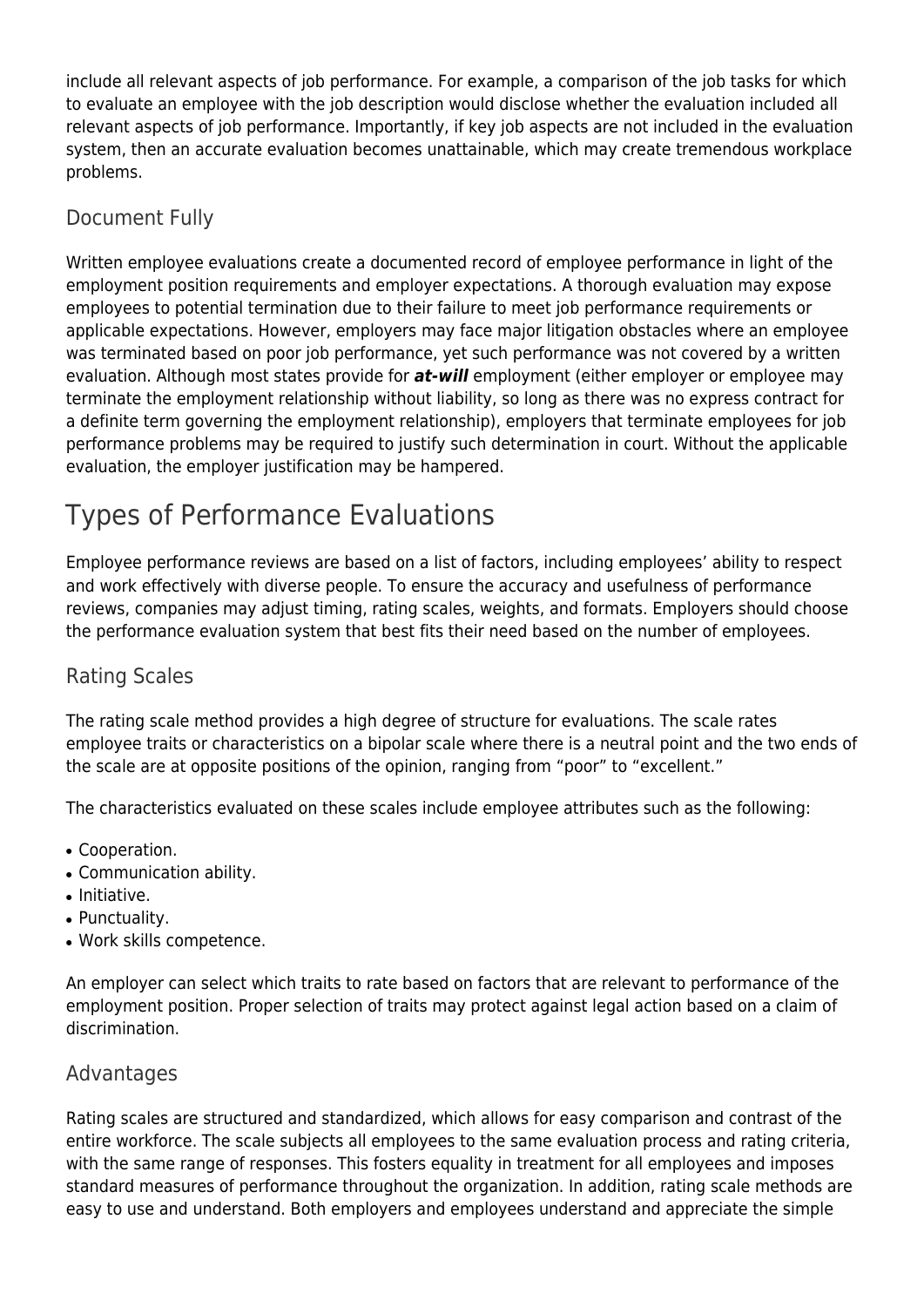and efficient logic of the bipolar system. Thus, rating scales have gained widespread acceptance and popularity.

## Disadvantages

Although rating scales are convenient and easy to use, the scales are prone to the following weaknesses:

- Trait Significance. Unfortunately, with a standardized and fixed system of evaluation, certain traits will have a greater relevance in some jobs than others. For example, the trait "initiative" might not be very important in a job that is tightly defined and rigidly structured. In this case, a low evaluation for initiative may not mean that an employee lacks initiative. It may reflect that fact that an employee has limited opportunities to use and display that particular trait. These obvious discrepancies of rating scales make this system context-sensitive. An employer must consider job and workplace circumstances.
- **Inherent Inequalities.** Many employers assume that rating scales measure all the relevant indicators of employee performance and that all irrelevant indicators are excluded. However, employees may receive ratings that do not accurately or fairly reflect their effort or value to the employer because certain traits are missing. Employees in this situation are systemically disadvantaged by the inherent inequalities in rating scale method.
- **Errors in Perception.** Supervisors often employ selective perception whether intentionally or unintentionally. This occurs when individuals make private and highly subjective assessments of how the individual interprets the person and then gather evidence to support that view. At the same time, such individuals may elect to downplay or even ignore evidence that might contradict their assumptions.

The supervisor who believes that an employee is inherently good and ignores evidence that might suggest otherwise commits an error in perception in evaluating the employee. Instead of correcting the employee, the supervisor covers for the employee and may even offer excuses for declining performance. Conversely, the supervisor may have formed a negative opinion of an employee, which then leads the supervisor to give unreasonably harsh evaluations. The supervisor may always be ready to criticize and undermine the employee even though the employee may actually be performing the job duties at or above the employer's expectations. Unfortunately, this type of conduct can damage the significance, effectiveness, and credibility of performance evaluations.

• **Differing Interpretations.** Problems arise when supervisors and managers interpret the meaning of the selected traits and the language of the rating scales differently. For example, an employee may choose to either reports work problems to a supervisor or handles the problem personally. One supervisor may regard the employee's decision to report the problem as initiative act, while another may interpret the employee's actions as excessive dependence on supervisory assistance and thus a lack of initiative.

Similarly, the language and terms used for evaluation in a scale — such as "Performs above expectations" or "Skills below average" — may mean different things to different supervisors or managers.

• Rating Errors. Unlike errors in perception, rating errors can be deliberate. The most common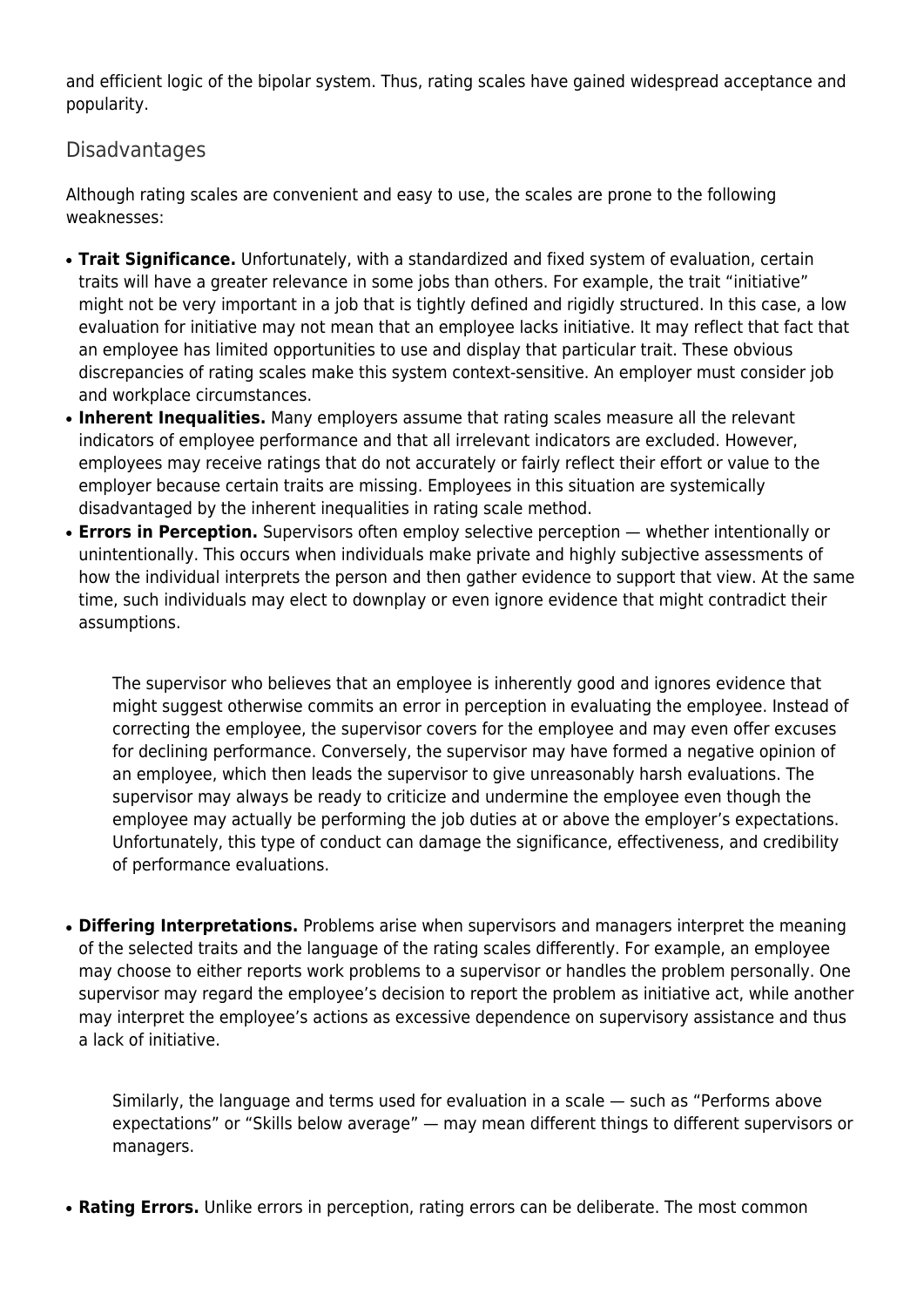rating error is the tendency to evaluate all employees the same. Busy supervisors or managers — or those concerned about confrontations and repercussions — may make too many middle-of-the-road ratings, regardless of an employee's actual performance. Therefore, the ratings range tends to cluster excessively around the middle of the rating scale.

The rating error problem worsens in organizations where the performance evaluation system does not enjoy strong management or human resources support or where the supervisors and managers do not feel confident with the responsibility of evaluation.

## Example/Explanation of Rating Scale Questions

#### **Technical Competence: How well does the employee know the job?**

**Technical competence** is the amount of relevant knowledge and skill that an employee possesses in regard to job performance. Technical competence may include familiarity with and possession of special facts, techniques, procedures, manual skills, decision strategies, interpretative skills, and supervisory skills that allow an employee to perform vocational duties. Employees with high levels of technical knowledge are capable of independently performing the normal job tasks, while employees with low levels of technical knowledge may require regular guidance and support to complete standard work tasks.

#### **Work Quality: At what level of quality (high versus low) is the employee's work?**

High quality work is both effective and productive because the end result of high quality work meets the employer's requirements for the position and expectations of the employee. Additionally, high quality work is efficient because the work is completed with a minimum of avoidable errors and problems. Conversely, ineffective work fails to accomplish desired or expected outcomes and is comprised of avoidable errors and problems.

#### **Work Speed: At what rate of speed (fast, slow, or at a normal rate) does the employee complete work tasks?**

Every job has a target work speed where the assigned tasks of the job must be completed within an acceptable time period. Where an employee maintains an acceptable work speed, assigned tasks are completed in a timely fashion while demonstrating the employee's ability to monitor and self-regulate work speed in order to fully complete job tasks on time. Where an employee fails to maintain an acceptable work speed, the assigned job tasks are late in completion. Such failure may also demonstrate that the employee may be unable to monitor and self-regulate the work rate necessary to fully complete job tasks on time.

**Note:** The evaluation of work speed may be modified if the employment position requires a fixed rate of speed for acceptable job performance.

#### **Communication Competence: How well does the employee communicate with peers, supervisors, customers, and others?**

*Communication competence* means the ability to communicate effectively with clarity in person and in writing, as well as the ability to understand clearly and quickly when instructions, orders, and complaints are received. Furthermore, it means that the employee knows what information to communicate, to whom, and when. Employees with low levels of competence will be slow to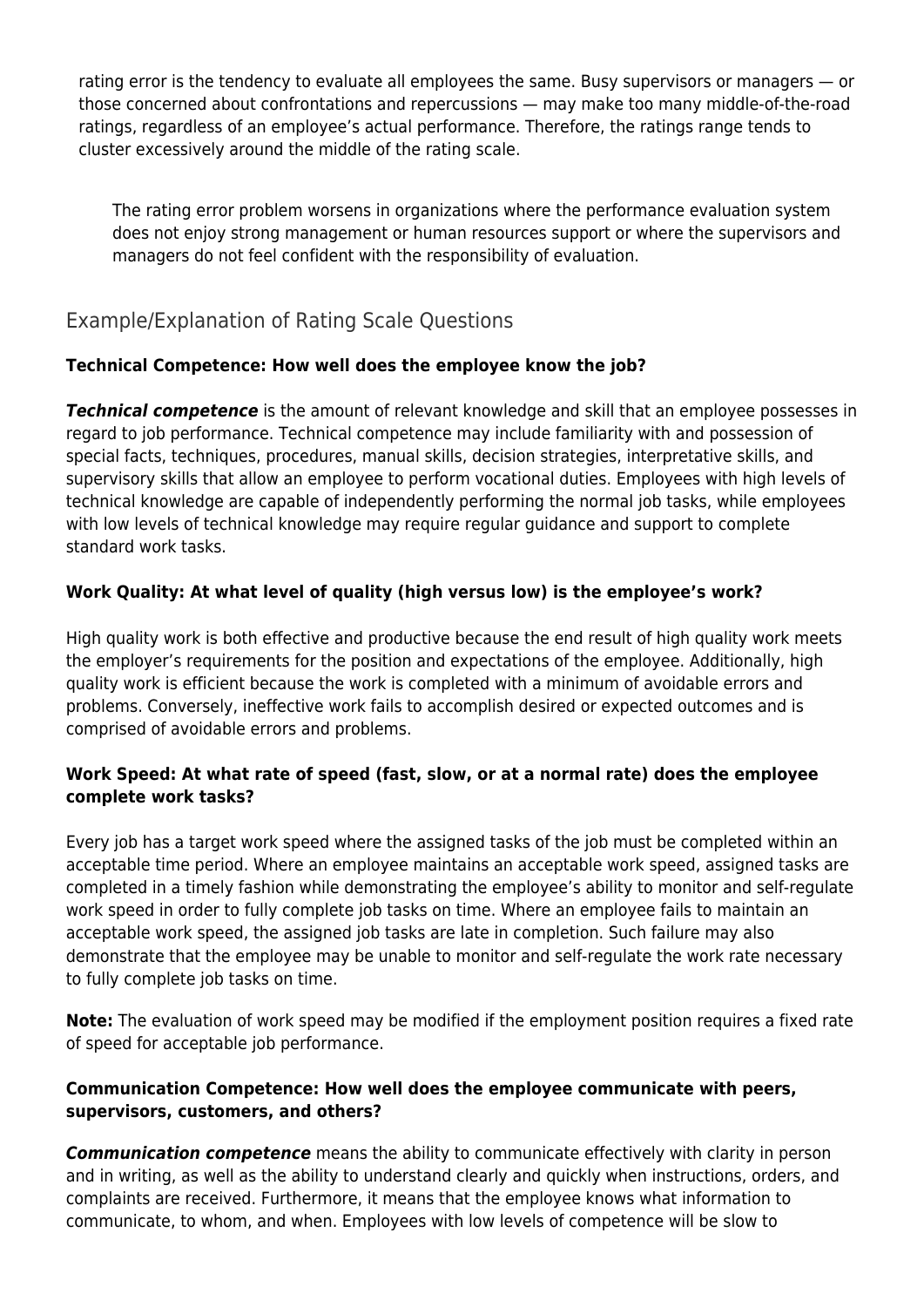communicate and/or understand information or may fail to fully communicate and/or understand information.

#### **Interpersonal Competence: How compatible is the employee with peers, supervisors, customers, and others?**

*Interpersonal competence* means the ability to work well with others, establish and maintain good working relationships, and be a member of the team. Often, employees involved in conflicts and misunderstandings with other employees, customers, and supervisors possess low levels of interpersonal competence. Many avoidable problems are caused by their "personal style," where employees may be described as rude, indifferent, insensitive, overbearing, impatient, and untrustworthy. Employees inspiring trust and cooperation among co-workers, customers, and others possess high levels of interpersonal skills.

#### **Policy Compliance: How well does the employee understand and comply with policies and practices?**

Every company develops its own policies and practices that relate to issues such as record-keeping, private use of company property, sexual harassment, and safety. Employees with high compliance know and understand the accepted policies and practices. These employees also willingly comply with all reasonable requirements. Employees with low compliance tend to show that they either do not know or do not understand accepted policies. Low policy compliance employees often tend to bend or break the company-established rules at every opportunity.

#### **Attendance: What is the employee's attendance record?**

Attendance is the consistency that an employee demonstrates in arriving for work and completing expected work hours. Employees have attendance problems when there are any of the following:

- Unexplained and/or unjustified lateness in starting work.
- Unexplained and/or unjustified absences for part or whole workdays.
- Unexplained and/or unjustified early departures.

## Example/Explanation of Rating Scale Answers

Each area reviewed should be given one of the following ratings and comments should be provided in the appropriate section.

#### **[A] Exceptional**

Employees at this level regularly exceed the given qualifications for their job duties. Their work and related duties nearly always reach the intended outcome and often exceed such outcomes. Their work attitude with respect to the given category is consistently high and reliable.

#### **[B] Good**

Employees at this level almost always meet the expectations for their job. Although they often exceed required expectations, higher levels are not consistent. Nevertheless, work is generally above average. Employees in this classification show that they can individually correct their errors and problems.

## **[C] Acceptable**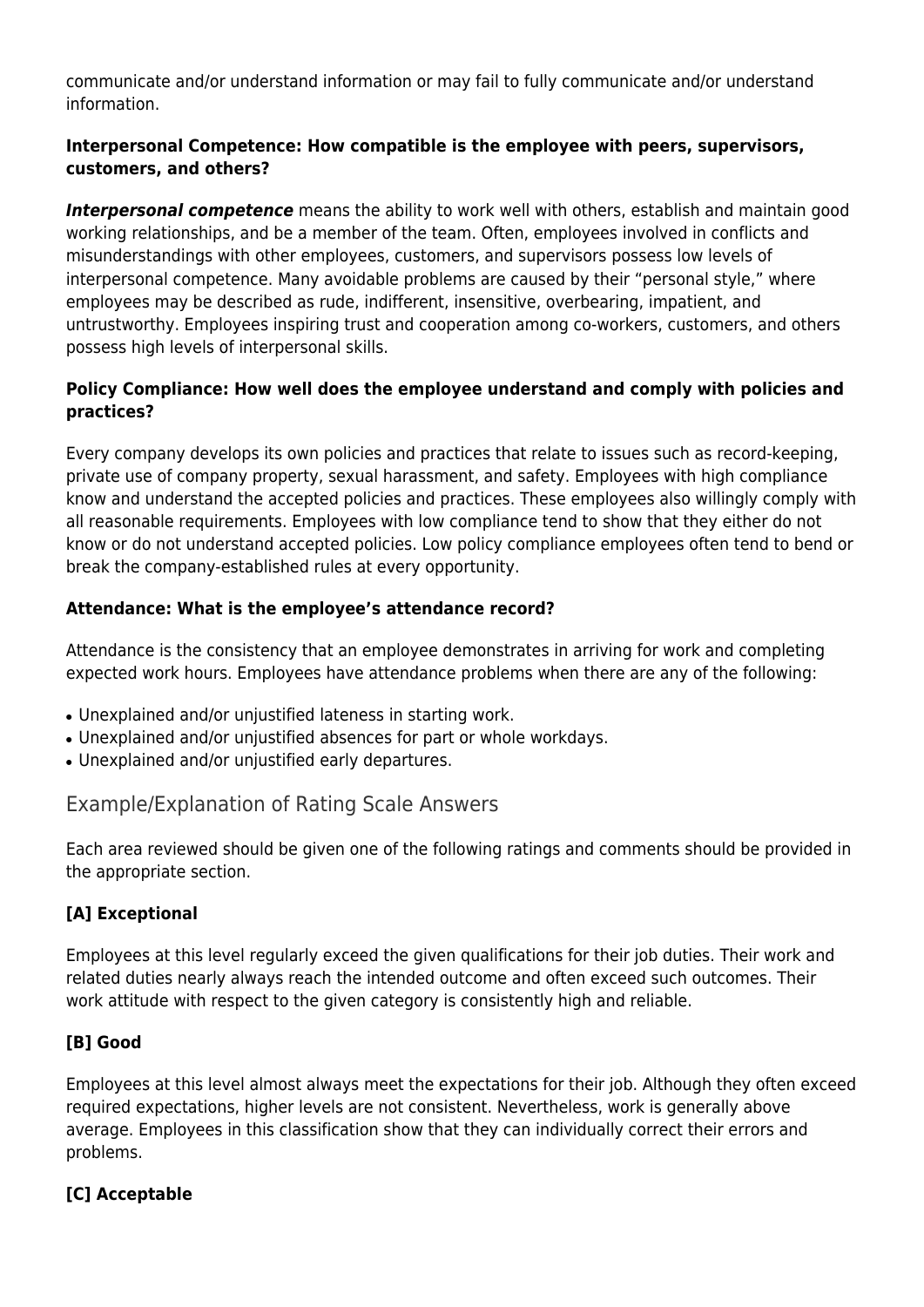Employees at this level regularly meet the expectations for their job. They usually provide a prompt notification and reasonable explanation for any problems with performance. They usually do not exceed their normal expectations and may even fall below expectations.

#### **[D] Some Improvement Needed**

Employees at this level may be showing inconsistency in ability to meet the requirements of their job. Their errors and problems, and failure to achieve expected outcomes, is cause for concern. Employees at this level do not often demonstrate the ability to individually correct their errors and problems.

#### **[E] Major Improvement Needed**

Employees at this level regularly fail to meet expectations for their job requirements. Their work does not reach the level of acceptability for the desired or expected outcomes. Others must regularly correct their work, and they show no ability to individually correct their errors and problems.

## Supporting Comments by Supervisor

This area allows the supervisor or manager conducting the performance evaluation to give specific examples of the employee conduct that led to the given evaluation.

## Performance Blocks

This area should be filled in after the supervisor and employee discuss the possibility of any blocks contributing to the employee's deficient performance. These blocks may be organizational inefficiencies, skill limitations, or any other kind of problems — internal and external — that appear to be blocking or undermining the ability of the employee to perform better.

#### Action

After the supervisor and employee discuss the employee's evaluation, this area should describe what will be done to remove or lessen the block or problem.

## Employee Comments and Appropriate Signatures

Often, a first evaluation is followed up by a progress report (normally every six months). Both the main evaluation and progress review should provide space for comments by the employee. The employee may wish to disagree with the evaluation or suggest how the employee may improve performance. The employee, the evaluating supervisor, and the supervisor's manager should sign and date the evaluation.

#### Essay Method

In the essay method approach, the supervisor or manager prepares a written statement about the employee being evaluated. The essay describes specific strengths and weaknesses of the evaluated employee in job performance. It also includes suggestions for courses of action to correct any problem(s) identified in the evaluation. The statement may be written and edited by the supervisor or manager alone. It may also be composed in collaboration with the employee who is evaluated.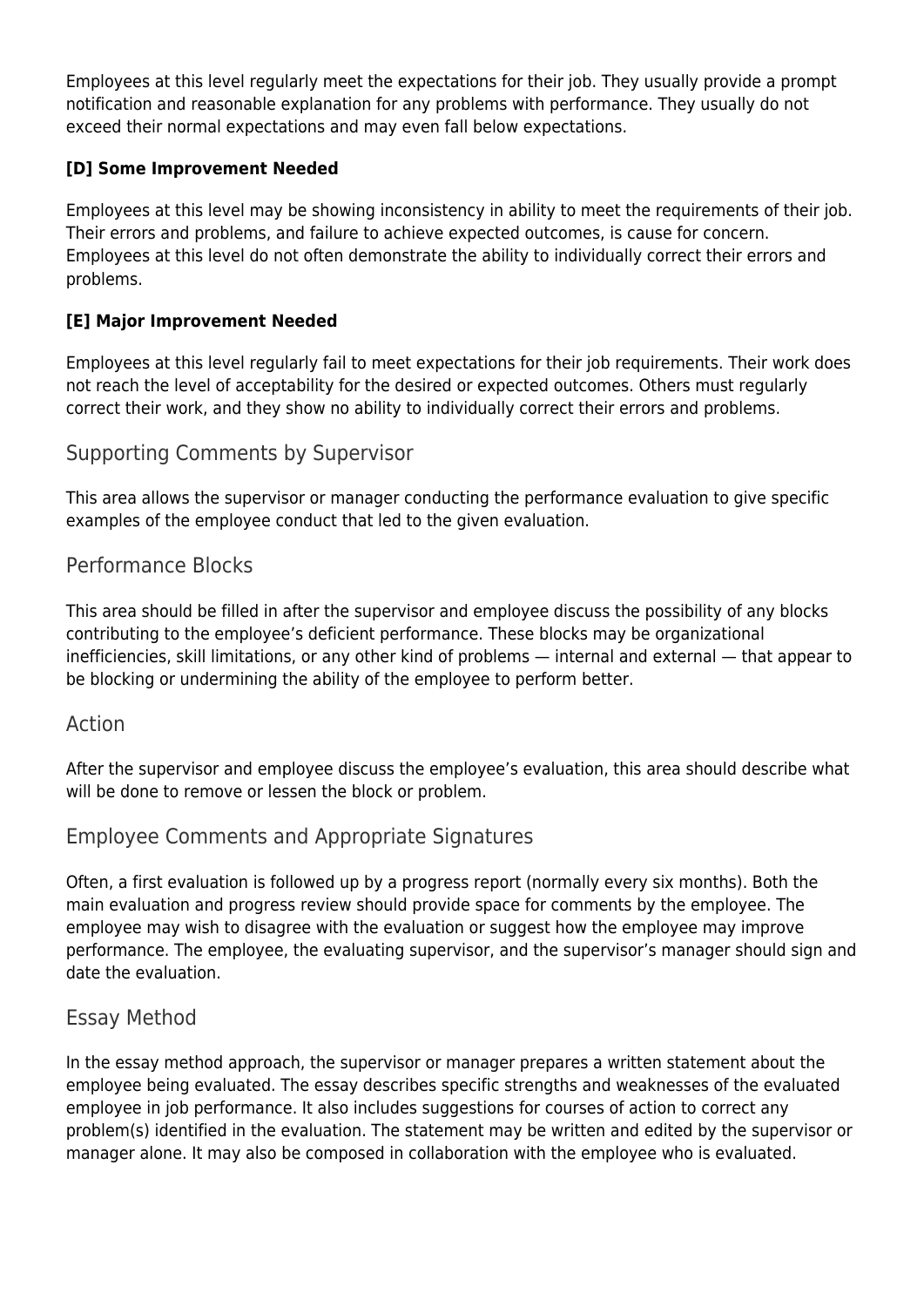## Advantages

The essay method is not as structured and confined as the rating scale method. It allows the person conducting the evaluation to examine almost any relevant issue or condition of performance by the employee. This differs greatly from methods where the evaluation criteria are rigidly defined, and the supervisor must make a selection based on the available choices.

Supervisors can place emphasis on appropriate issues or attributes that apply to individual employees. This permits great flexibility in the evaluation process. The supervisor is not confined by an evaluation system that limits expression or assumes that employee traits can be uniformly applied and scaled.

#### Disadvantages

Essay methods are time-consuming and usually difficult to administer. Supervisors often find the essay technique more demanding than methods such as rating scales. The greatest advantage of the essay technique — freedom of expression — is also its greatest disadvantage. In addition, the difference in writing skills of supervisors and managers may upset the results and lead to distortion of the entire process. Because the process is subjective, it is also difficult to compare and contrast or to draw any broad conclusions about company needs.

## Results Method

Management by objectives (MBO) performance evaluation is results-oriented. It attempts to measure employee performance by examining the extent to which employees meet predetermined work objectives. The objectives are usually established jointly by the supervisors and employees. An example of an objective for a customer service manager might be the following: "Increase the gross monthly volume of contacts to 100,000 by September 30, 2006."

Once an objective is established, the **employee** is usually expected to identify the skills needed to achieve the objective. Employees do not rely on others, such as supervisors or managers, to locate and specify their strengths and weaknesses. They are expected to monitor their own development and progress toward achieving the objective.

#### Advantages

The MBO approach helps overcome some of the problems that arise when employers assume that they can reliably identify and measure the traits needed for job success. Instead of assuming traits, the MBO method concentrates on the actual outcome of the employee objectives.

When the employee meets or exceeds the set objectives, then the employee has demonstrated an acceptable level of job performance. Employees are judged according to actual outcomes — not on their potential for success or on someone's subjective opinion of their abilities.

The guiding principle of the MBO approach is that supervisors can observe direct results. In other performance evaluations, the traits and attributes of employees — which do not always contribute to performance — must be based on speculation or inferred.

The MBO method recognizes that it is difficult to evaluate all the complex and varied elements that make up employee performance. It operates on the principle that employee performance cannot be broken up into parts and then evaluated on the basis of these parts as one might take apart a machine. However, when all the parts are working together, the performance may be directly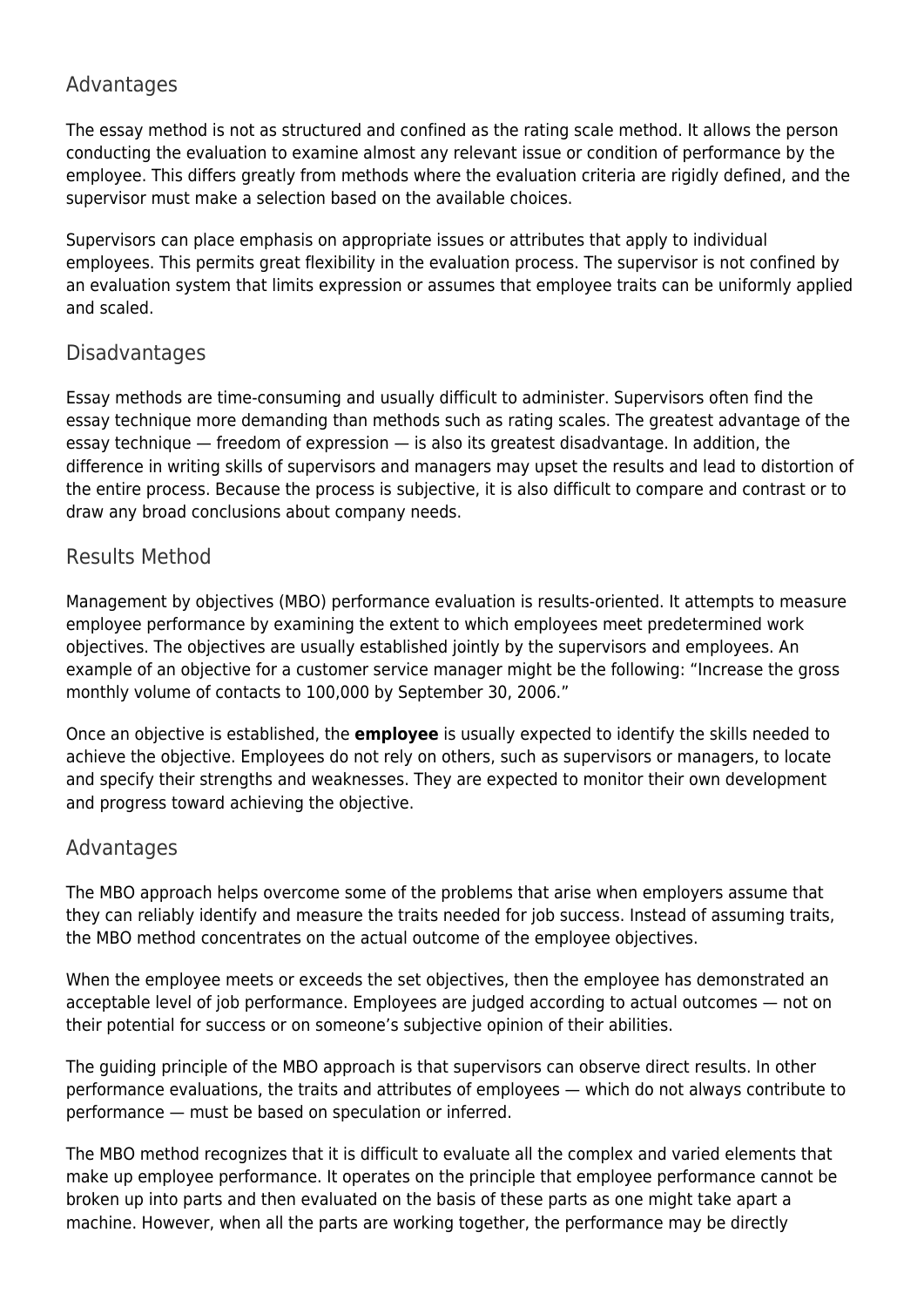observed and measured.

## **Disadvantages**

MBO methods of performance evaluations may give employees a satisfying sense of self-worth and achievement. Unfortunately, they may also lead to unrealistic expectations about what can and cannot be reasonably accomplished by the employees. Supervisors and employees must be extremely careful not to be irrational, when using MBO evaluation methods especially when implementing the method and for the purposes of self-auditing and self-monitoring.

The strength of the MBO method is the clarity of purpose that follows from a set of well-described and understood objectives; however, this can be a source of weakness also. Objectives may have a tendency to impose a certain rigidity. On the other hand, variable objectives can result in employee confusion. Furthermore, fluid objectives may become distorted and disguise or even justify failures in performance by the employee.

## Common Mistakes

Most often, performance evaluations fail to be efficient because top-level management fails to support the process. For instance, management may subvert or ignore performance evaluations due to the following:

- Political motives.
- Ignorance.
- Lack of confidence in the concept of evaluations.

Top management must embrace the value of evaluations and express their support of them. Top managers are powerful role models for other managers and employees, and their approval of performance evaluations will lead to support from these managers and employees. Those attempting to introduce performance evaluations — or even to revise an existing system — must be aware of the importance of top managerial support and the problems that occur without such support it.

## Fear of Failure

Supervisors may believe that an employee's poor evaluation is a direct reflection of the supervisor's poor leadership or supervisory skills. Many supervisors have a vested interest in making their subordinates bode well in evaluations. When this problem exists, it may point to a problem in the company's attitude regarding employees.

The cause may be an organization that is intolerant of failure. Supervisors may fear the possibility of repercussions — for both themselves and the employee — if the evaluation is not positive. In this situation, supervisors may choose to protect their own interests first, which may lead to inaccurate performance evaluations. Supervisors will not unwilling to use the performance evaluations properly if the results adversely affect their employment stability. Such adverse ramifications of evaluations may result in a deliberate distortion in the performance evaluations of employees.

Surveys have shown that not only do many managers admit to a minor level of elusion, however they actually defend such methods as a tactic necessary for effective management. The elusion motives of supervisors have, at times, certain plausibility. For example, a supervisor who has given an overly generous evaluation to a mediocre performer might claim that the legitimate motive was encouragement for better performance. Unfortunately, this is not always the case.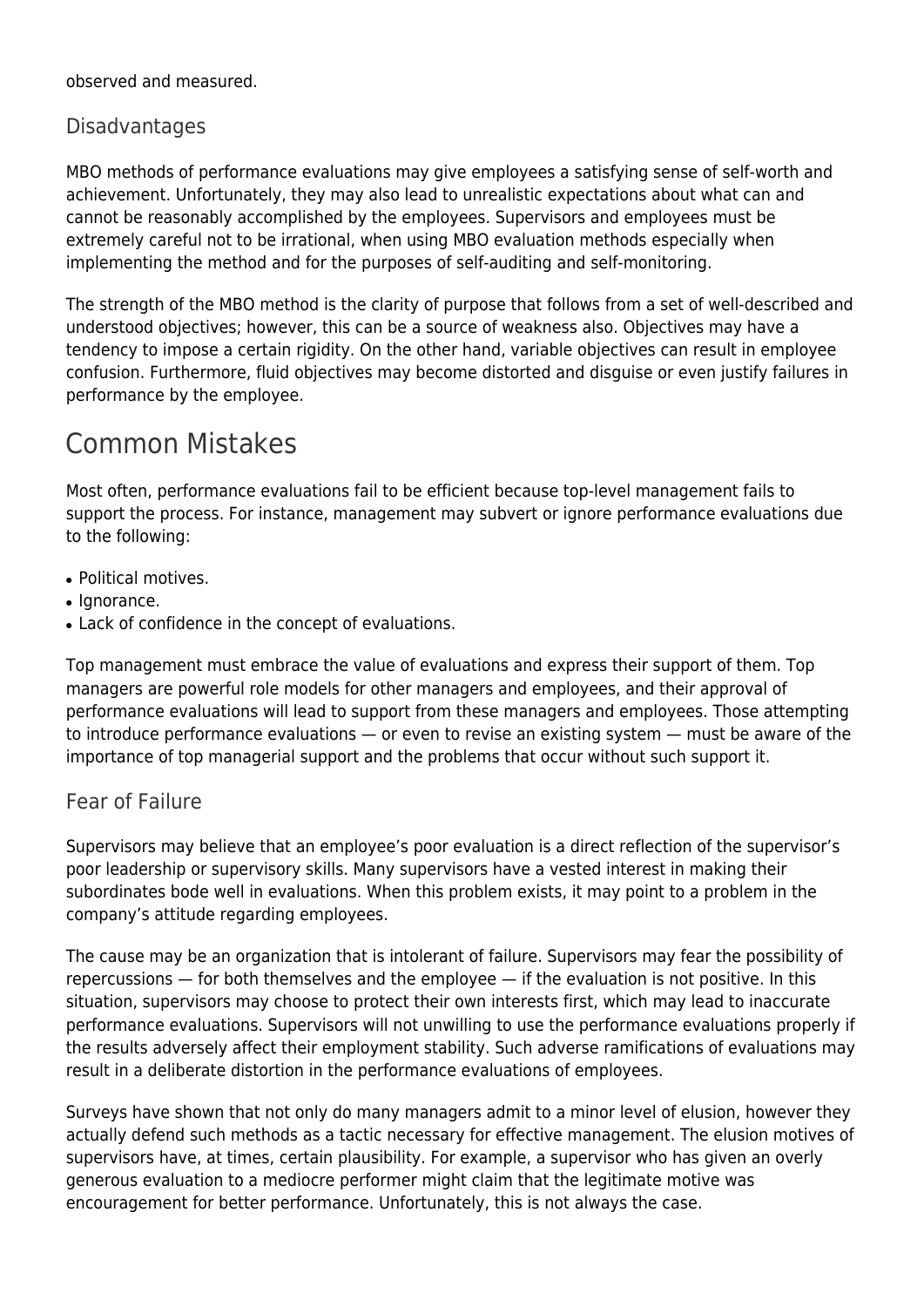For example, the supervisor who eludes the performance issues for the following reasons may regret such actions in the future:

- To avoid an unpleasant confrontation.
- To protect and hide employee or managerial difficulties from senior managers.
- To punish or reward employees.

## Avoiding Judgment

Many people are reluctant to judge other people and create a permanent record that may affect an employee's future career opportunities, especially where negative performance evaluations are necessary. When this occurs, training in the techniques of constructive evaluation may help.

Supervisors need to recognize that problems left unchecked could potentially cause more harm to an employee's career than early detection and correction. Companies might also consider the confidential archiving of performance evaluations more than three years old.

## Seeking Positive Feedback

Seeking positive feedback occurs where a poor performing employee regularly seeks informal praise from a supervisor at inappropriate times. Often the employee will receive the praise they desire because the employee is controlling the time and place to ask for such praise. Employees seeking positive feedback may effectively surprise the supervisor by seeking the feedback at moments when the supervisor is unable or unprepared to give the employee a full and proper answer, or in settings that are inappropriate for an honest assessment. The supervisor may feel pressured by the employee and will often provide a few encouraging words of support. The employee's behavior appears harmless until a supervisor's positive feedback is not mirrored in the employee's performance evaluation. At this time, the supervisor may find that the employee recalls, without hesitation, every casual word of praise ever offered by the supervisor.

This places the supervisor in a difficult position for making an accurate evaluation. If the evaluation is negative, employees may remind the supervisor of past praise. Employees may say that the supervisor lied when giving past praise or misled them into thinking that their performance was acceptable. In fact, this may be an attempt to deflect responsibility for poor performance. Employees may be trying to improve their performance evaluation by bringing in all the evidence of the supervisor's casual praise. The employees are usually successful in making the supervisor feel partly responsible. As a result, the flustered supervisor may upgrade their performance evaluation, rendering the evaluation inaccurate.

Companies need to make supervisors aware of this feedback tactic so it may be prevented. Supervisors need to explain to the employee when asked for casual praise that the time is inappropriate and offer to speak to the employee later. Thereby placing the supervisor back in control of the performance evaluation process and allows for an honest assessment of the employee's performance.

#### Supervisor Preparation

Supervisors need to be conscious of the importance of the performance evaluation and should be discouraged from performing impromptu and unprepared evaluations.

Top levels of management should stress the importance and technical challenge of a good performance evaluation system. Supervisors should receive regular training to help them identify the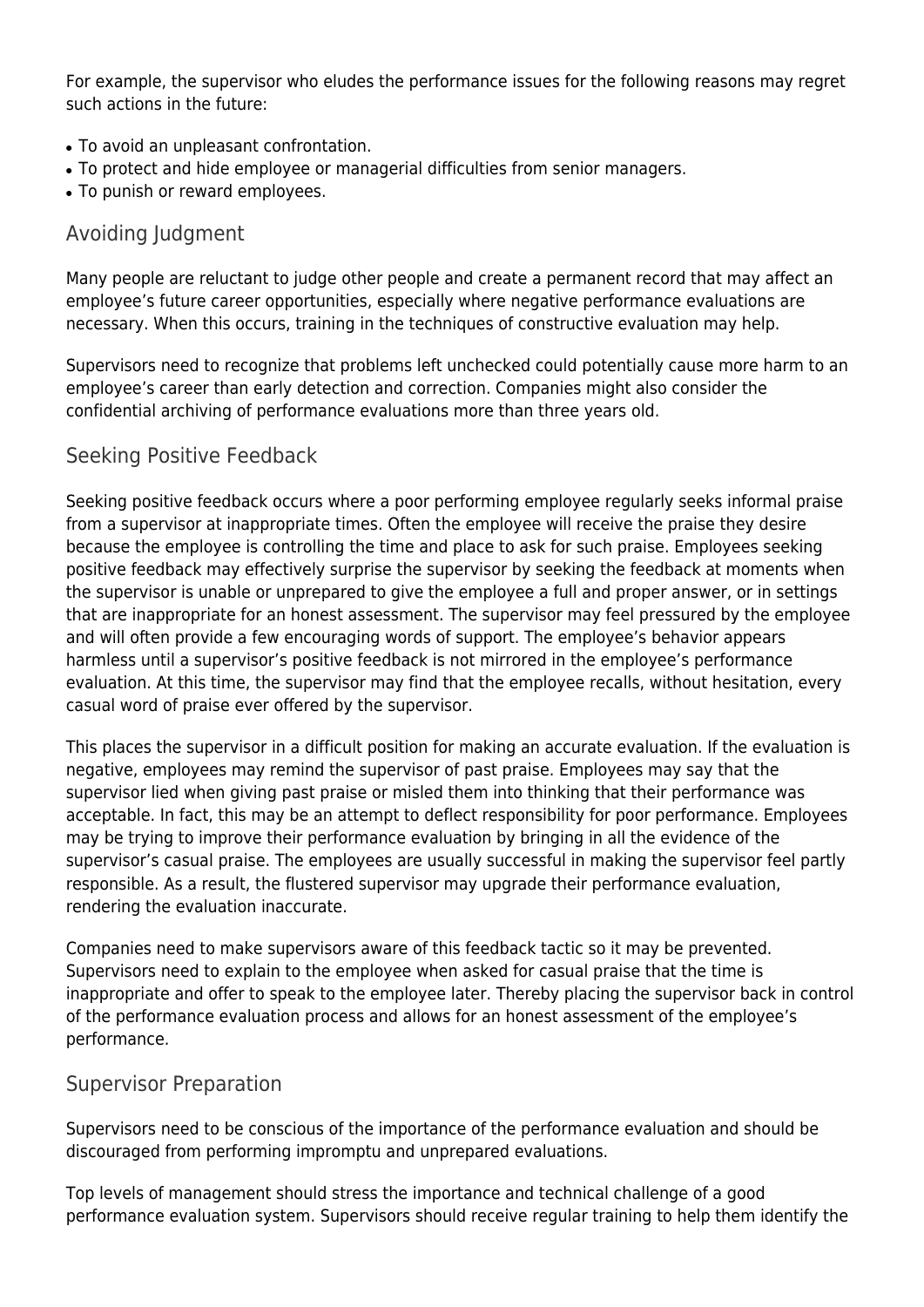critical issues that must be considered.

## Employee Participation

It is vital that employees participate with their supervisors in the creation of their own performance goals and development plans. Mutual agreement is a key to the success of performance evaluations. A plan that involves the employee — providing some degree of ownership — is more likely to be accepted than one that is imposed.

**Note:** This does not mean that employees do not require guidance from their supervisors, and the supervisors should not neglect this responsibility.

#### Performance Management

Supervisors should consider performance evaluations as an ongoing process rather than an isolated event. Employees require more frequent feedback than can be provided by an annual performance evaluation. It may not be necessary to conduct full performance evaluations more than once or twice a year; however, performance management should be regarded as an ongoing process.

Bimonthly shortened performance evaluations and feedback sessions will help ensure that employees receive the ongoing guidance, support, and encouragement they need. Although supervisors may complain that time restrictions do not allow this type of ongoing feedback, this is not likely the case, and the company should do its best to enforce these policies.

#### Stress Priorities

A supervisor may feel that employee evaluations are low priority due to a high level of mandatory or other workplace responsibilities. However, organizations must emphasize the importance and necessity of employee development and supervision. Organizations must stress to supervisors that the highest priority of their position is monitoring and facilitating the performance of their employees.

#### Special Performance Evaluation

Often, supervisors use special performance evaluations to address specific problems or even to dispense praise. The special performance evaluation can be used in both positive and negative employee conduct or behavior situations. A sample of special performance evaluation is provided at the end of this chapter.

#### Conflict and Confrontation

During a performance evaluation, the need may arise to provide an employee with less than flattering or outright negative feedback. The skill and sensitivity used to handle these difficult situations are critical.

An employee's reaction to negative feedback poses no problems when the employee accepts the negative feedback and agrees to improve performance. However, the process of correction fails when an employee reacts to negative feedback in an angry or hurt manner. It is in these situations that the performance of an employee is unlikely to improve and may even deteriorate further.

## Employee Self-Auditing

In discussing a negative employee evaluation with an employee, supervisors should not immediately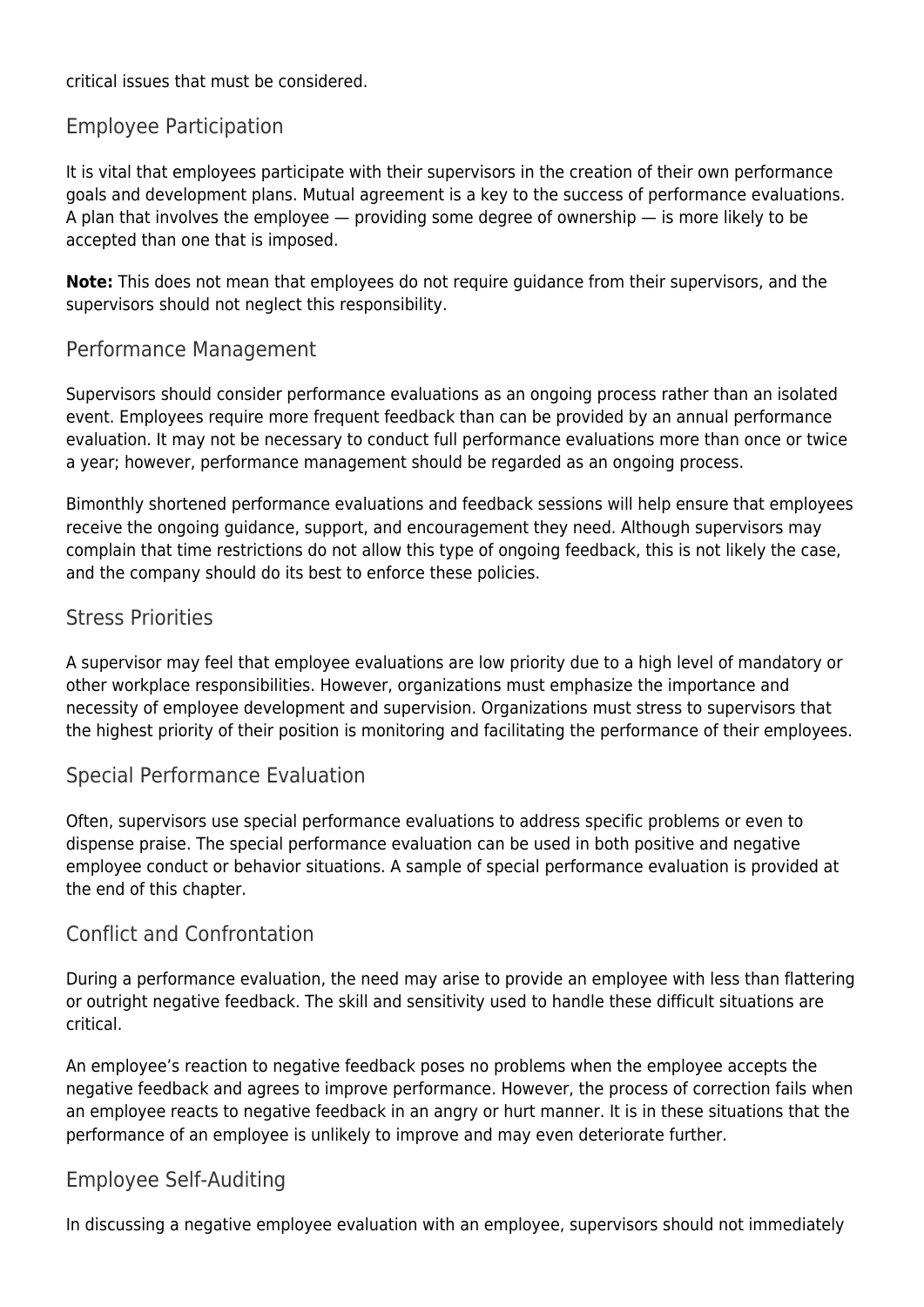offer criticism. Instead, a supervisor should allow the evidence of the employee's poor performance evolve naturally during the course of the performance evaluation discussion. This natural flow of discussion may be accomplished by the supervisor's use of questioning techniques that encourage the employees to identify their own performance weaknesses or problems. Supervisors should encourage employees to speak freely and openly about their own impressions of their performance.

## Example: An Employee Absent From Work Too Frequently

#### **Accusatory Mode:**

"Your attendance record is not acceptable to the organization. You will have to improve your attendance."

#### **Better Approach:**

"Your attendance record indicates that you had five days off work in four months. What can you tell me about this?"

Using this technique, the employer calmly and accurately presents the evidence without labeling it as good or bad and then asks the employee to comment. In many situations, with just a gentle nudge from the supervisor an employee with problems often admits that weaknesses do exist. When employees do not feel attacked or forced to make admissions that they are unwilling to make, the result is usually favorable.

If an employer gets an employee to the stage of voluntary admission, the employer has accomplished the goal of self-auditing. This technique is considered self-auditing because it encourages employees to address their own work and performance issues.

The self-auditing technique is useful because it is more likely to promote discussion and agreement on the need for change or improvement. Conversely, techniques that are primarily accusatory tend to promote conflict leading to denial and resentment by the employee.

#### Responsibility for Problems

If an employer uses the self-auditing process, employees are generally more willing to accept personal responsibility for problems that have been self-identified. This responsibility provides an excellent starting point for implementing change and development.

#### *Denial*

Invariably, some employees will not admit to anything that appears to reflect poorly or negatively on their work performance. Such employees may strongly resist the process of self-auditing and supervisors will be forced to confront the employee directly and firmly with concrete evidence of the employee's poor performance. In some cases, direct confrontation will lead employees to admit the need to make improvements. However, in other cases the confrontation will only increase the employee's denial.

#### *Provide Evidence*

When an employer provides feedback, especially negative, the employer should support opinions with specific and clear examples. The employer should try to follow these guidelines: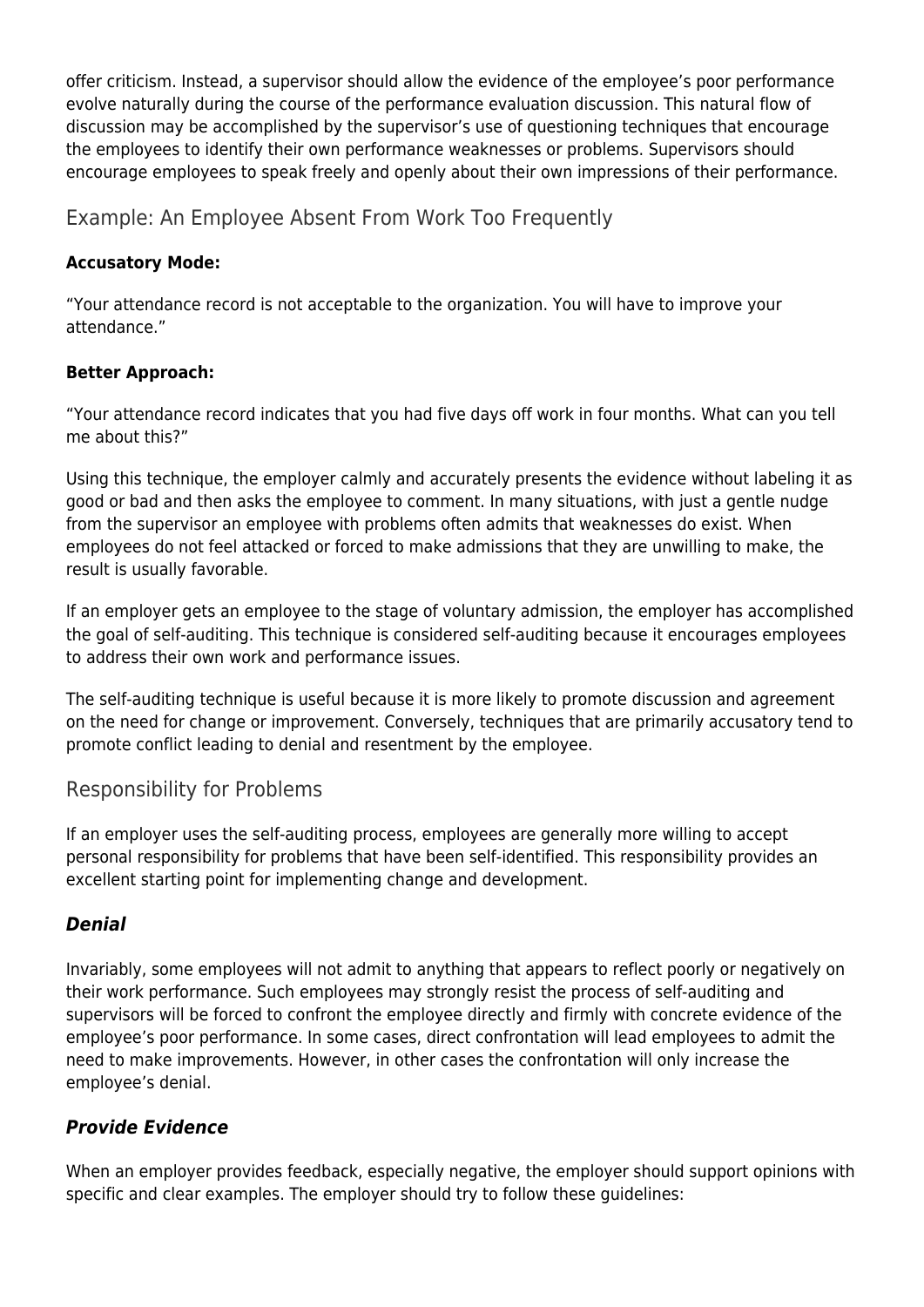- Avoid any vague generalizations about employee conduct.
- Focus exclusively on job-related behaviors and attitudes.
- Exclude observations that cannot be supported by clear evidence or touch nonjob related issues.
- Carefully and accurately scrutinize perceptions, motives, and prejudices prior to performing any employee performance evaluations.

## Meaningful Performance Evaluations

## Honesty

Performance reviews must be honest and candid. Although supervisors may be unduly harsh on employees during an evaluation, excessive leniency is ordinarily the rule rather than the exception. It is certainly appropriate to note and praise good work done by an employee in the past. However, the evaluation must also identify any deficiencies in employee performance. Defending a wrongful termination suit is extremely difficult if the reason for termination was a problem that existed for an extended period of time and was not noted on the employee's performance evaluations. The employer's case is further damaged when the employee received favorable performance evaluations, including favorable remarks on the categories of performance that are later involved in the reasons for termination.

## Quota Approaches Breed Inaccuracies

Some employers require supervisors to place a specified number of employees in each evaluation category. This is not advisable because some supervisors may have an imbalance of strong or weak performing employees within a particular department. However, supervisors should be given general guidelines regarding the expected distribution of rankings, and the employer should require supervisors to justify deviations from that expected distribution.

#### Uniformity Among Supervisors

An employer should always monitor supervisors as they conduct performance evaluations, making sure the process is uniform throughout the organization. Without the application of uniformity, supervisors in one department may give more favorable (or harsh) evaluations than those in another department. When these imbalances occur, it is difficult for an employer to defend against wrongful termination because it the employer would be required to attack the credibility of its own evaluation system.

#### Strengths and Weaknesses

Each evaluation must include a discussion of the employee's strengths and weaknesses. Evaluations should include deserved compliments (rather than only criticism) so as to be fair, balanced, and objective.

#### Constructive Criticism

The proffering of constructive criticism in the performance evaluations also has advantages. Some constructive criticism of good employees may help lay the groundwork for negative evaluations of those employees in the future if their overall performance deteriorates. This is particularly true when an employee brings a wrongful termination suit after an unfavorable performance evaluation. When defending against a wrongful termination suit, it may be helpful for the employer to demonstrate that the employee was previously criticized for some of those same faults (which triggered the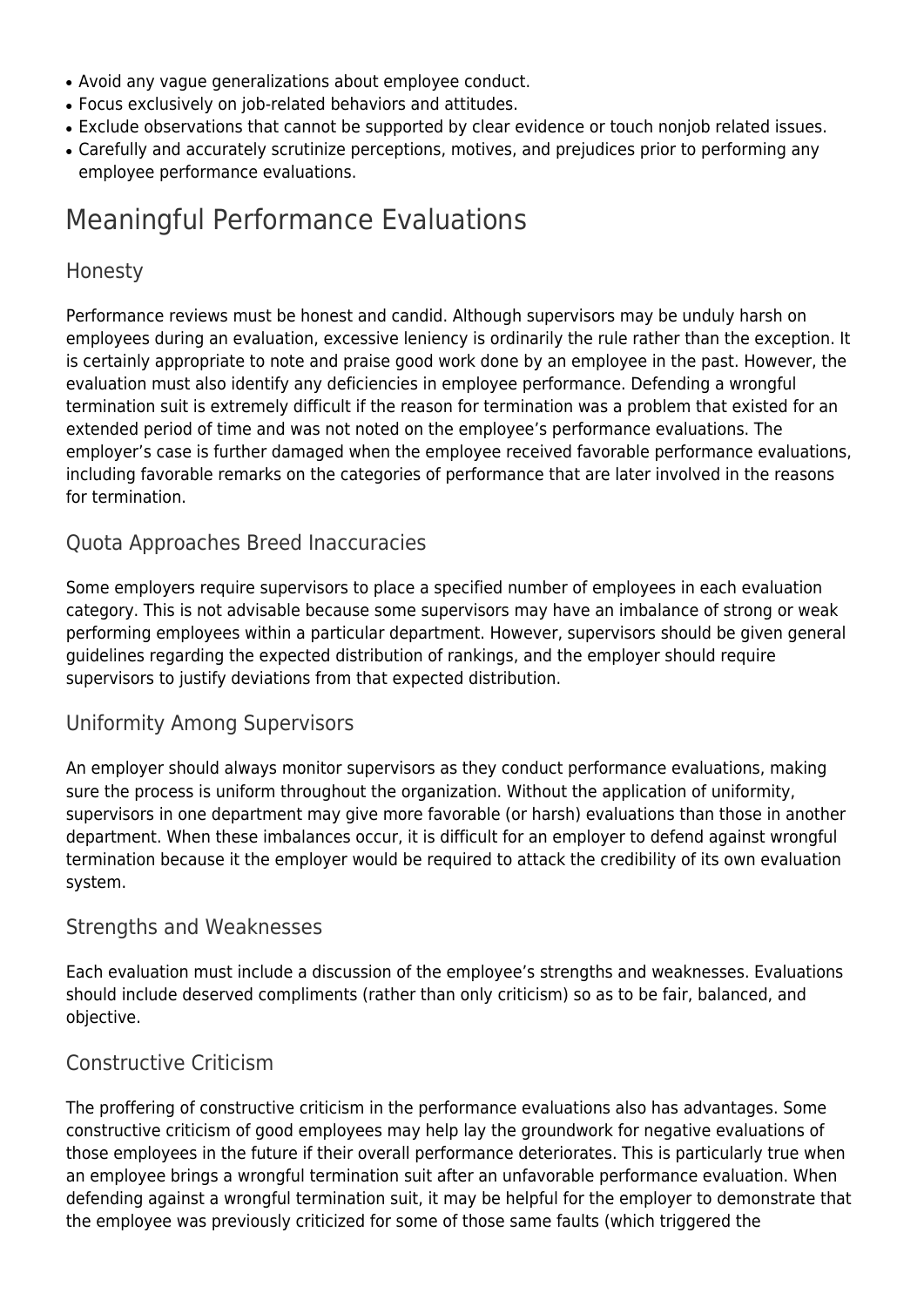termination) on prior evaluations, even though the problem perhaps was in its infancy at that time and did not warrant an overall negative evaluation.

# Communicating Results to an Employee

An employer loses the value of a performance evaluation program if the employer does not effectively communicate the results to employees. The employer should communicate in a way that will encourage employees to take positive steps to improve their effectiveness and job performance. As a result, before the meeting supervisors may want to provide employees with a method for selfevaluation. For example, before the discussion employees are given their prior evaluations so as to allow the employees to review the prior year before meeting with the supervisor.

## Meeting with an Employee

The meeting where the supervisor and employee discuss the evaluation is perhaps the most crucial part of the entire evaluation process. When handled well, the discussion may lead to better understanding between the employee and supervisor. Ideally, any problem(s) will be identified and the employee will become aware of any requirements for performance improvement. When the meeting is not conducted properly, the employee will feel resentment rather than a desire to improve.

#### Employee Acknowledgment and Input

Employees should have the right to both review the evaluation and provide comments. Employees must be given the opportunity to agree or disagree with the ratings of the job duties. This part of the process alerts an employer to actual or potential problems with an employee, while also providing proof of employer fairness.

The employee should sign an acknowledgment on the evaluation form to the effect that the employee has read the evaluation. This acknowledgement prevents the employee from later claiming to have been unaware of how the employee was being evaluated. The employee should also be permitted to write on the evaluation form that the employee disagrees with the evaluation if this is the case. The performance evaluation can also give an employee the opportunity to set goals to accomplish before the next review. These goals can help eliminate problems that an employee had in the past or can set forth additional accomplishments that the employer would like the employee to meet. The evaluation should include a note stating that the employer and employee agree on the new goals.

**Note:** All performance evaluations should be carefully documented and consistently applied to all employees. An undocumented evaluation is virtually useless in litigation.

# When Not to Evaluate

Although performance reviews, when used properly, are beneficial to employers, sometimes evaluations should not be performed. All of the following are reasons **not** to use performance evaluations:

- Inconsistency of performance reviews for all employees.
- Evaluations are not documented.
- Employee deficiencies are not clearly set forth by supervisors and managers.
- Employee improvement is required in the evaluation but not enforced.
- Employers do not prioritize or appreciate the value of the general evaluation.